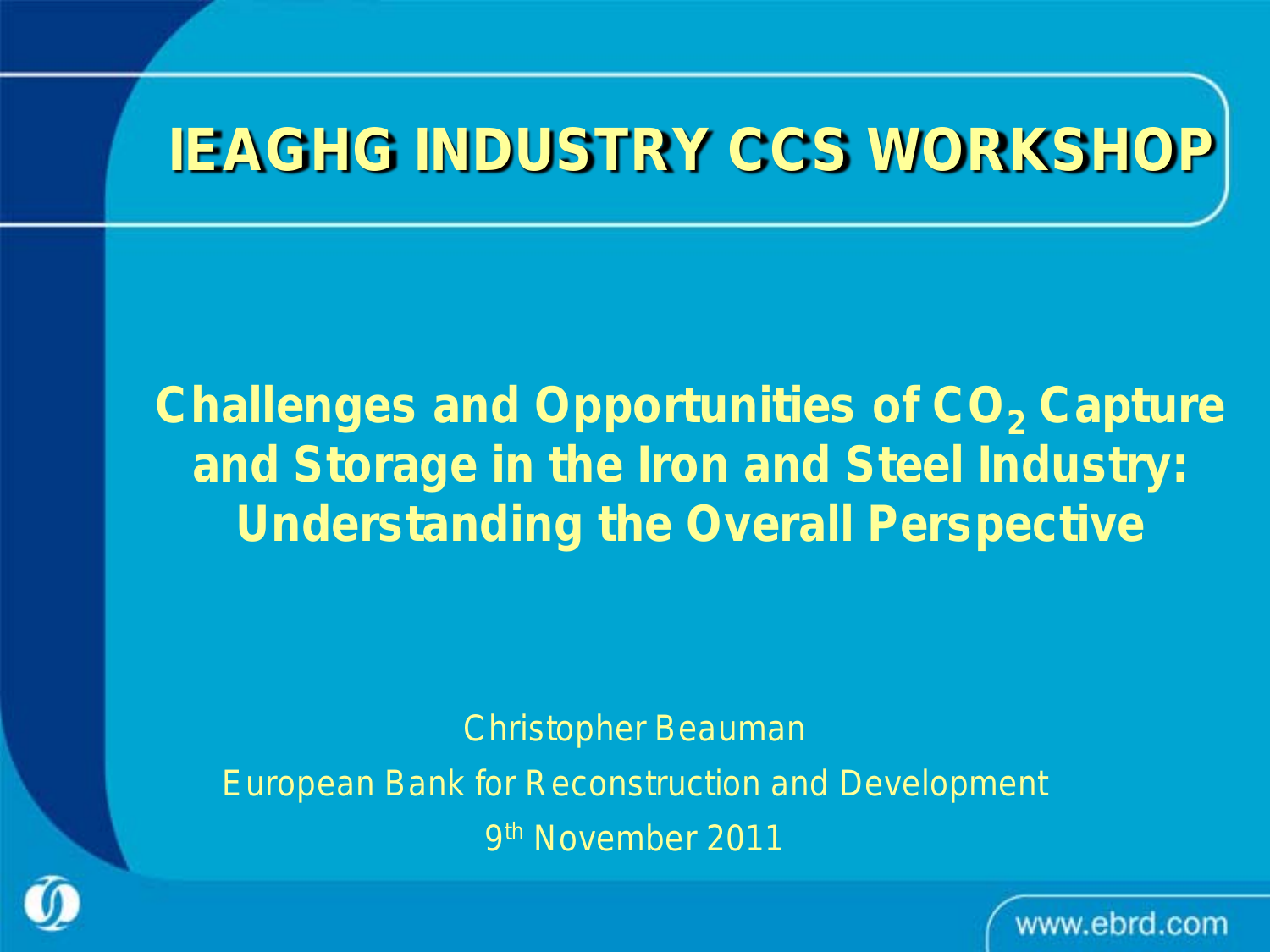## **CARBON CAPTURE AND STORAGE IN INDUSTRIAL APPLICATIONS**



Note: The costs shown above represent the range of abatement costs based on IEA, 2005, and the analysis compiled for this roadmap. These costs are therefore affected by the assumed level of CCS uptake in each sector. For sectors with a low uptake, the ranges above relate only to early-opportunity, lower-cost applications; for sectors in which uptake of CCS is high, the ranges are more representative of total sector CCS applications. These costs do not assume that storage generates revenues - i.e., no COR options are taken into account. They also represent a regional estimated average, meaning that cheaper options are possible. Source: IEA analysis.



Note: "Doe: not include investment in transport and storage. ""Includes cost of transport and storage. Source: IEA analysis.

**Abatement costs range most widely between and within sectors**

**The additional investment needs for CCS over the 2010 to 2050 period are about USD 882 billion; total additional costs are over USD 3 trillion.**



*Source: IEA/UNIDO "Technology Roadmap, Carbon Capture & Storage in Industrial Applications (September 2011)*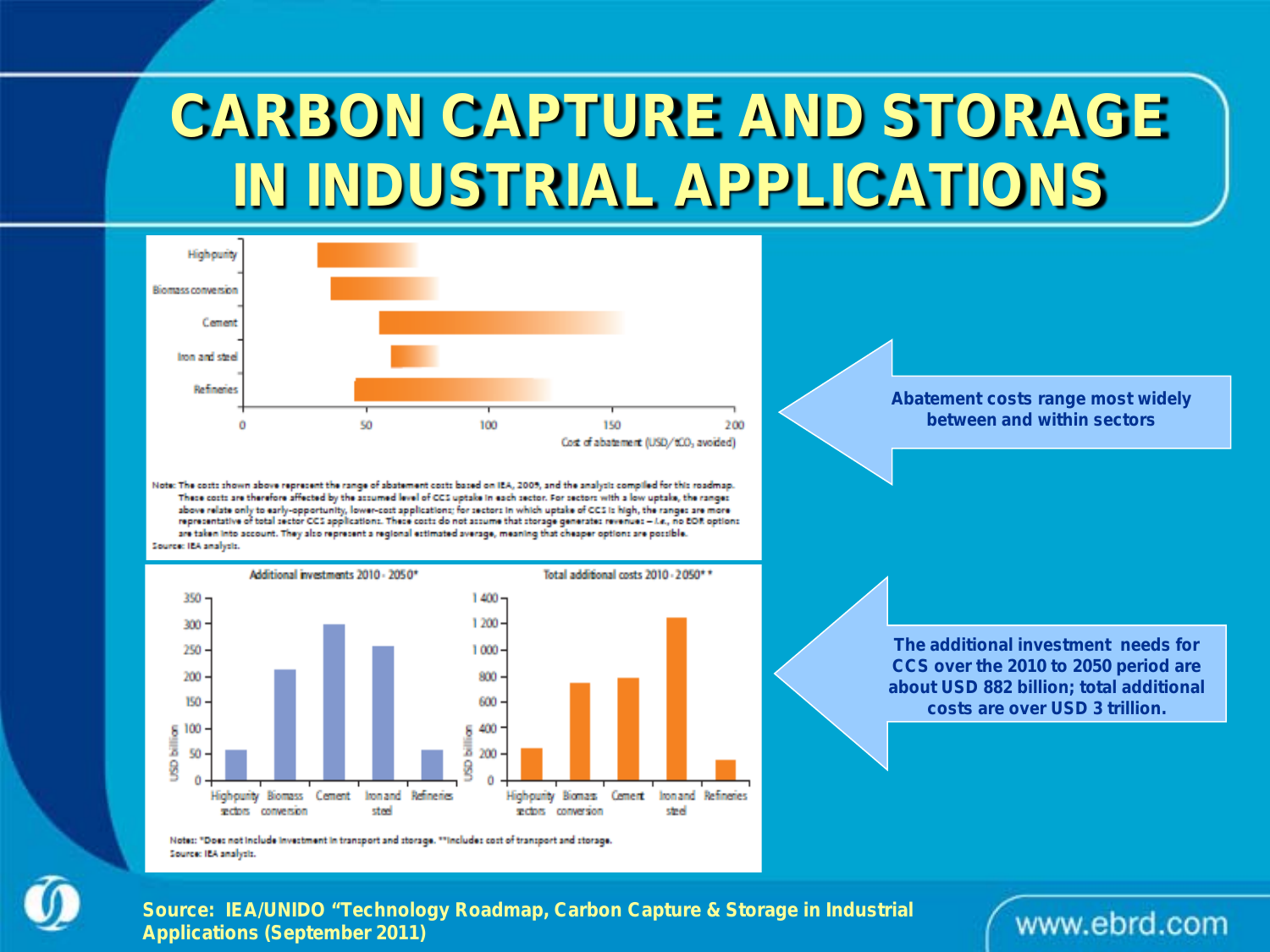## **22 SITES OVER 2.0mt CO<sub>2</sub> 2008**



*Derived from EU CITL*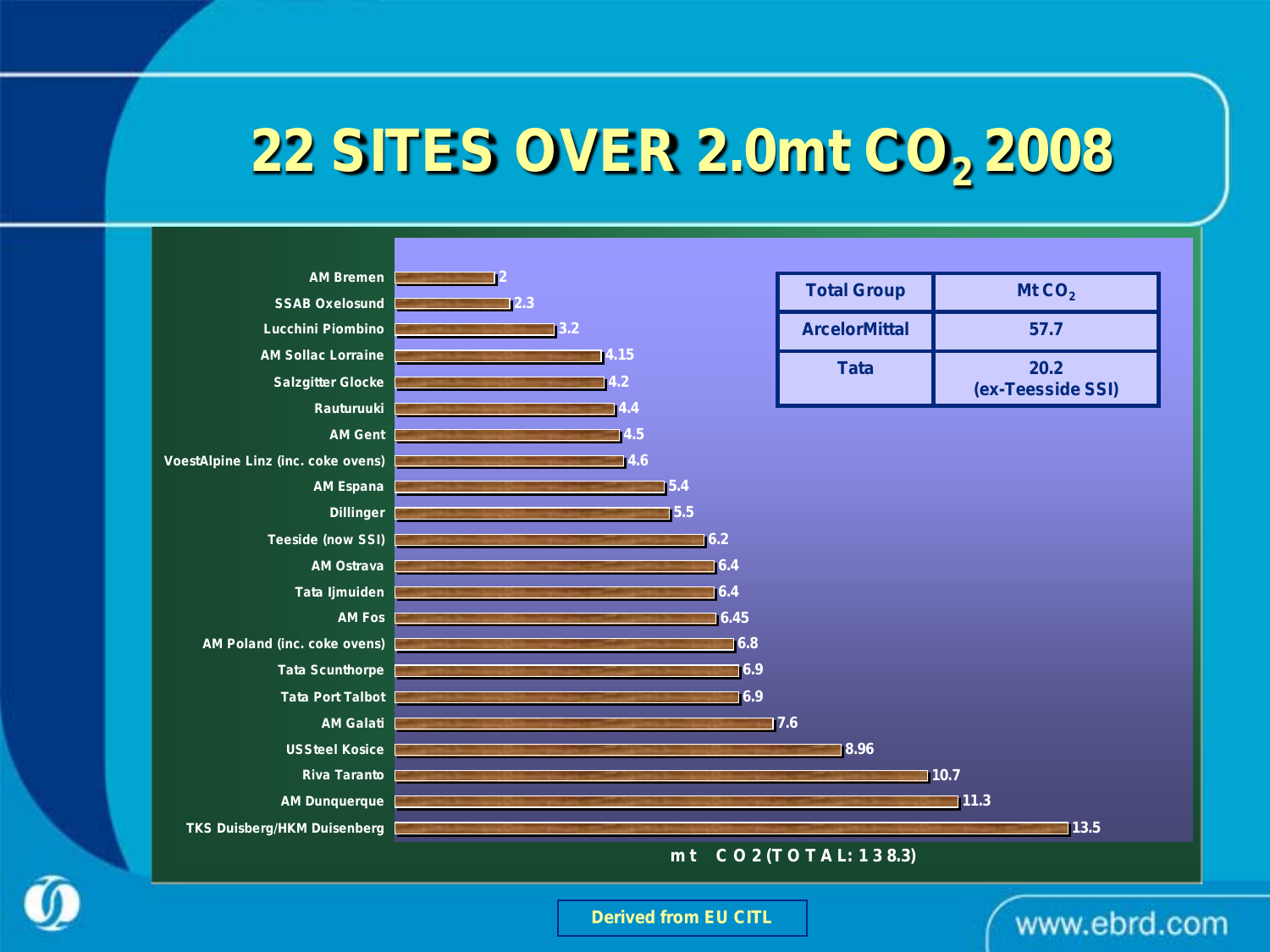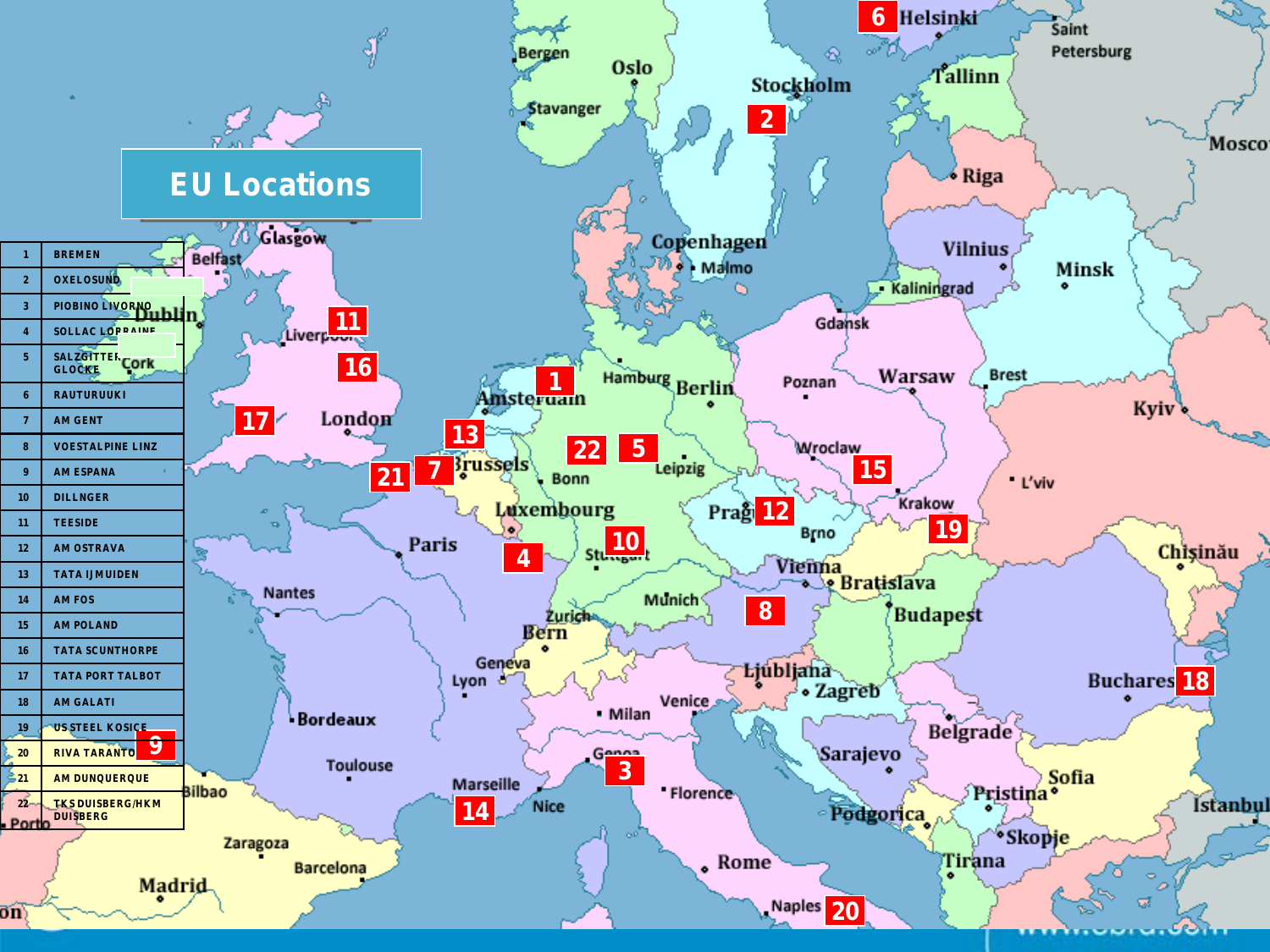# **GLOBAL COST CURVE WORLD STEEL DYNAMICS - 2011**

#### **Hot Rolled Band Operating Costs**

For "Process AIF or lightly grouped data sels/multiple months, you can zoom in by di-cking on the chart and highlighting an area for a closer look. The right comer of the chart fastures options that will allow you to export the chart to various tile formats.



*Source: World Steel Dynamics, October 2011*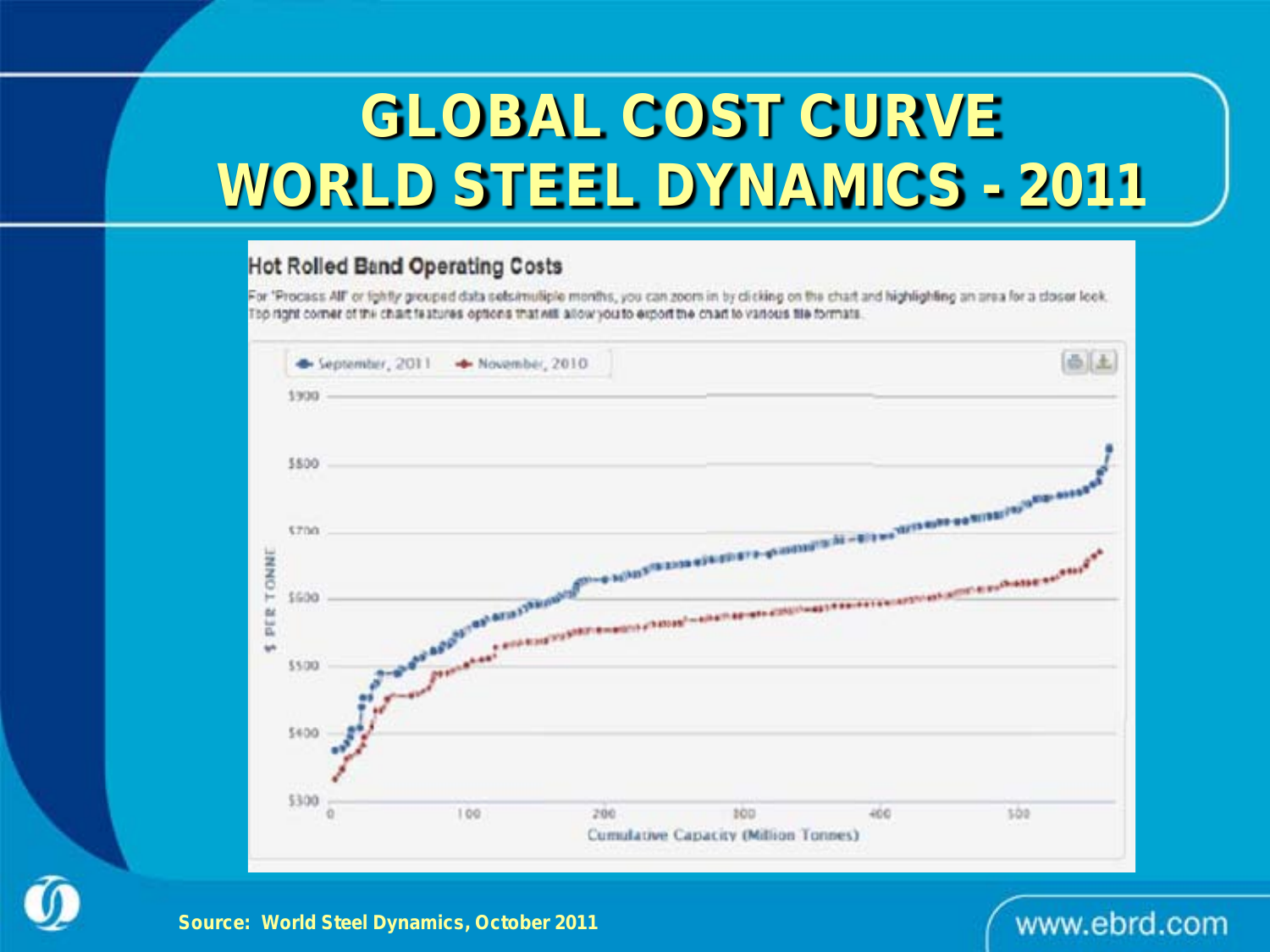# **ARCELOR MITTAL COMPETITIVE POSITION - 2010**





- Competitive does not just mean low-cost
- More important is being competitive in target markets
	- $\rightarrow$  Competitive on costs
	- $\rightarrow$  Competitive on quality
	- $\rightarrow$  Competitive on service
- We occupy a better-than-average cost position in the regions we are serving
- We have one of the largest R&D budgets in the steel industry; this supports our product quality and innovation
- We have a strong relationship with customers which reflects in our service quality

Regional average HRC cash cost 2009 (\$/tonne)



We have a strong competitive position today, but we can always improve



*Source: World Steel Dynamics (WSD) Structural Cost Curve (2010)*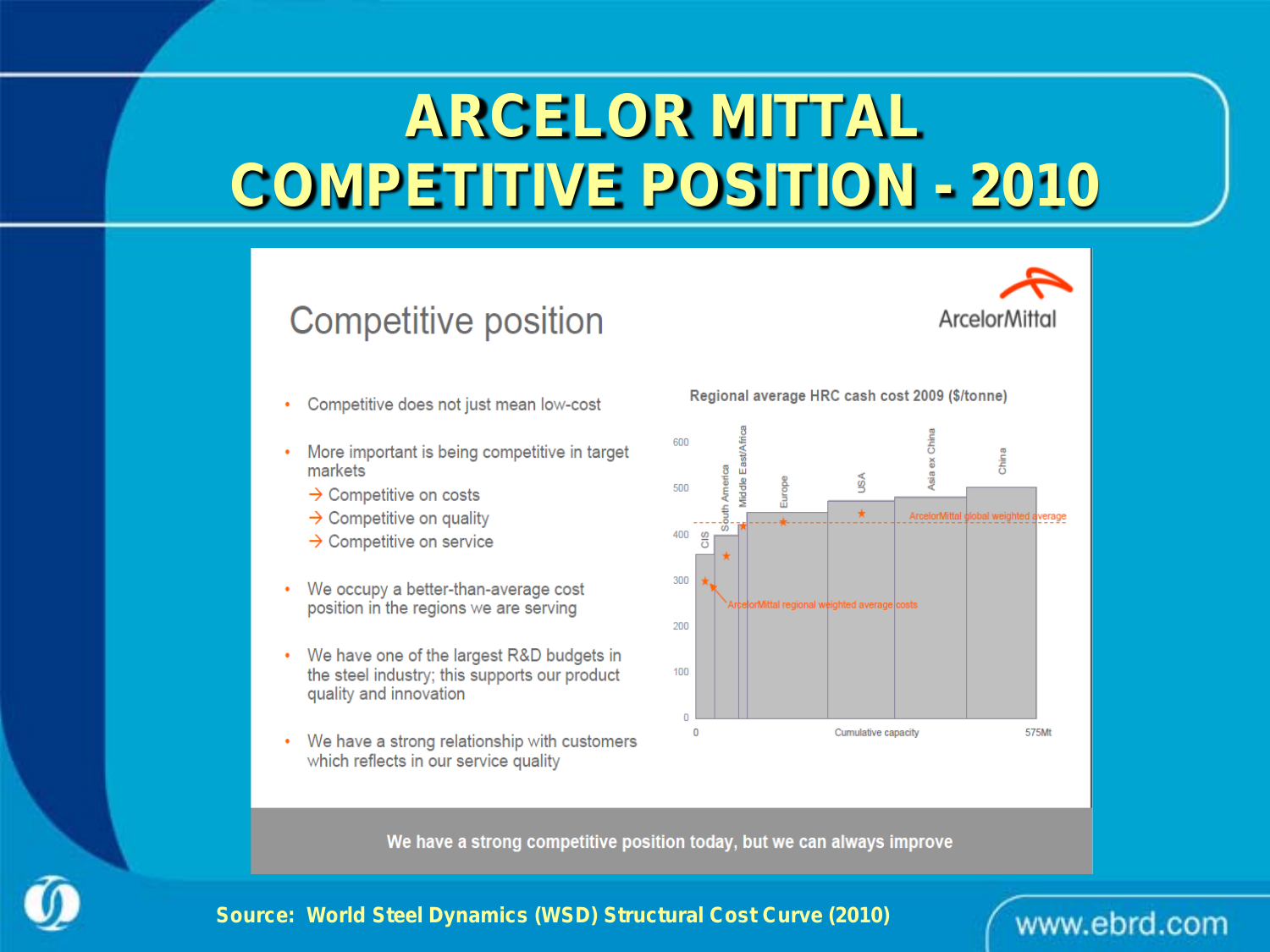### **THE STEEL SECTOR**

### **Share Price Performance**

**(year to 4th November 2011)**



www.ebrd.com



*Source: BLOOMBERG*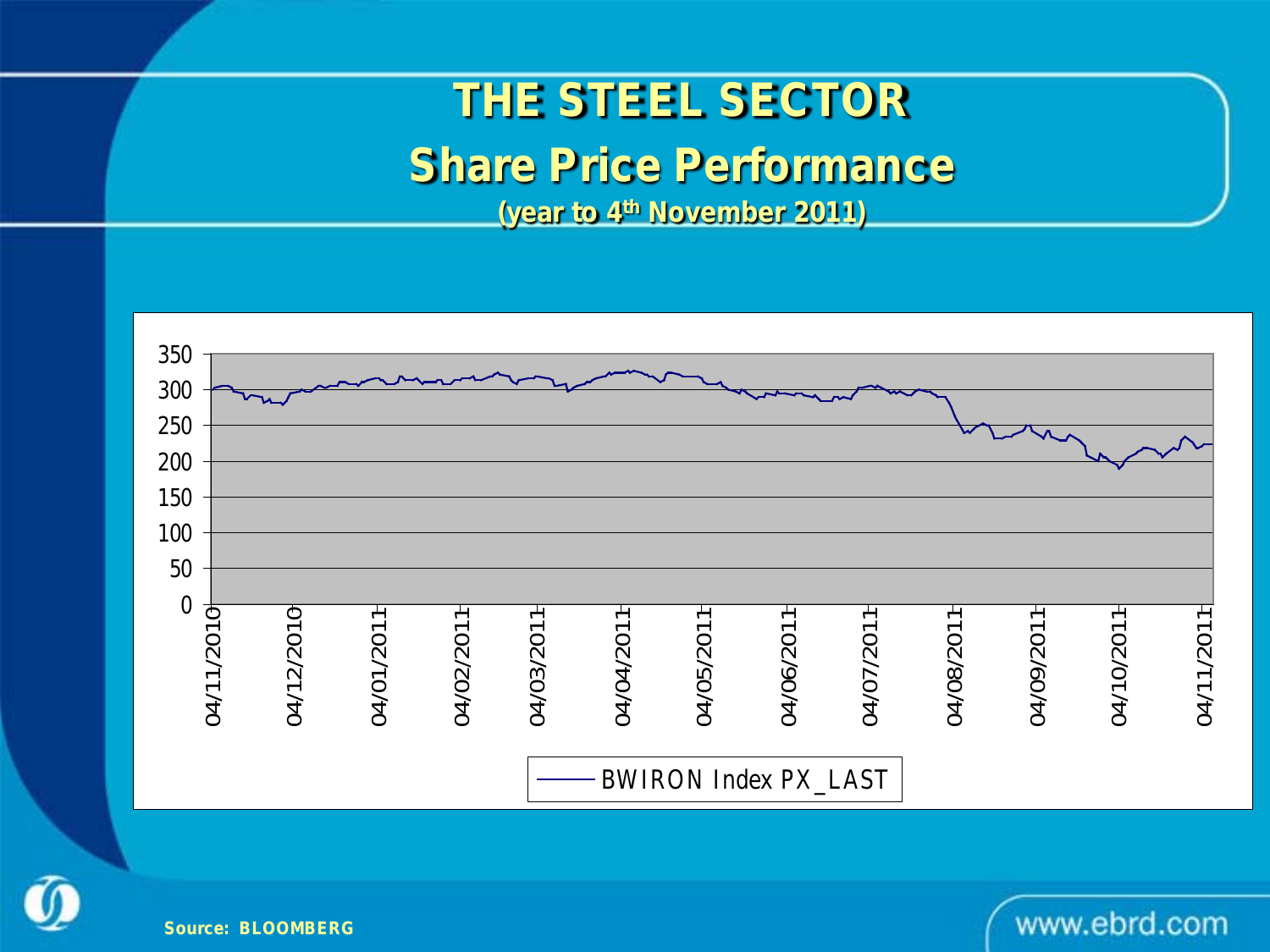# **THE EUROPEAN MARGIN SQUEEZE ARCELORMITTAL 2011 (9 months)**



**before US\$4 pt closure costs**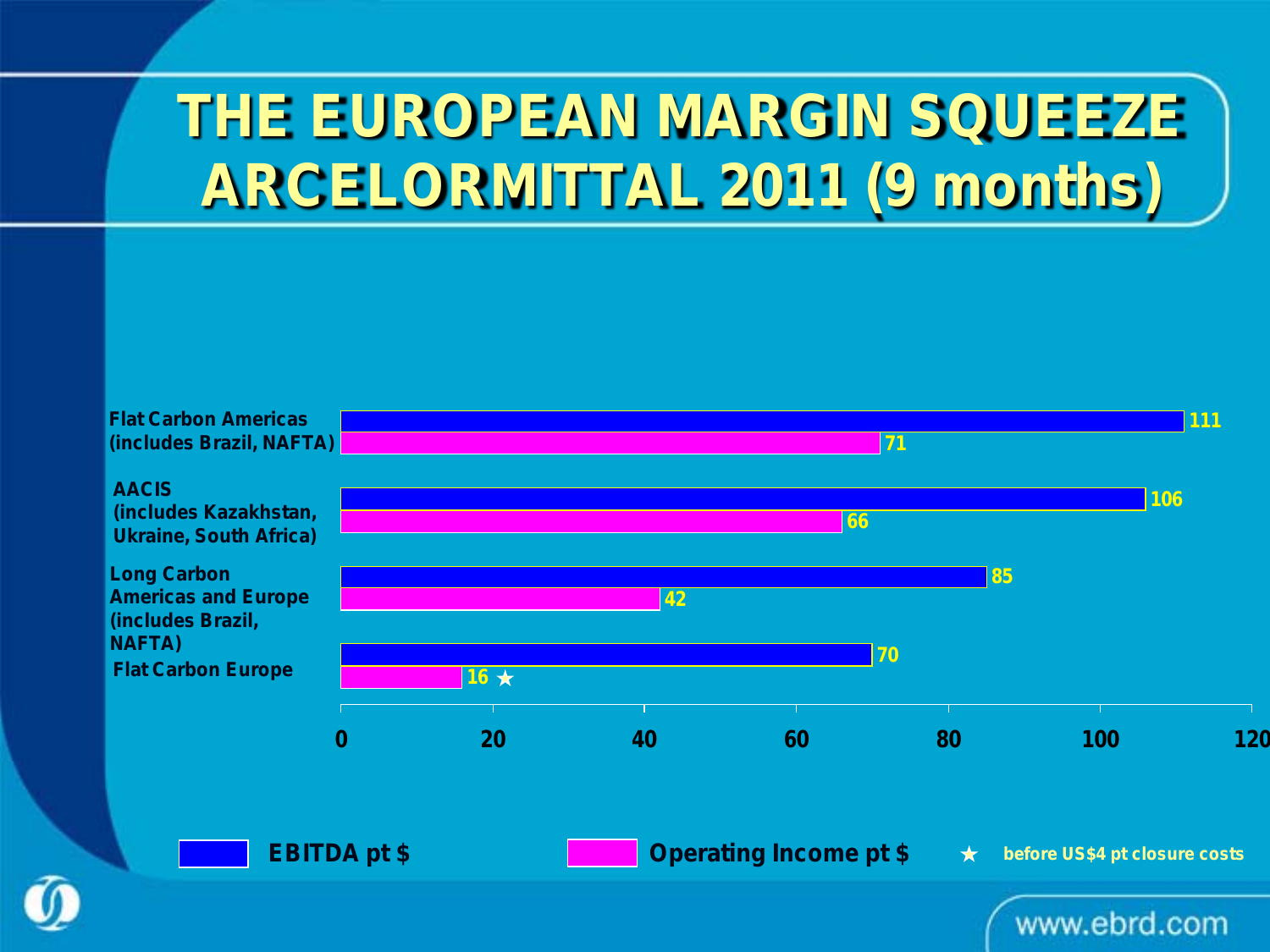### **ADDRESSING THE MARGIN CHALLENGE IN EU**

Asset Optimisation (ArcelorMittal)

- Full utilisation of lowest cost plants
- Focus on automotive (30% of AM LCE)

Long-Term Relocation (Voestalpine)

 "Commodity grade(s)…likely to move to regions such as Russia, Ukraine, Turkey"

www.ebrd.com

"Europe has to refocus on top, top quality"

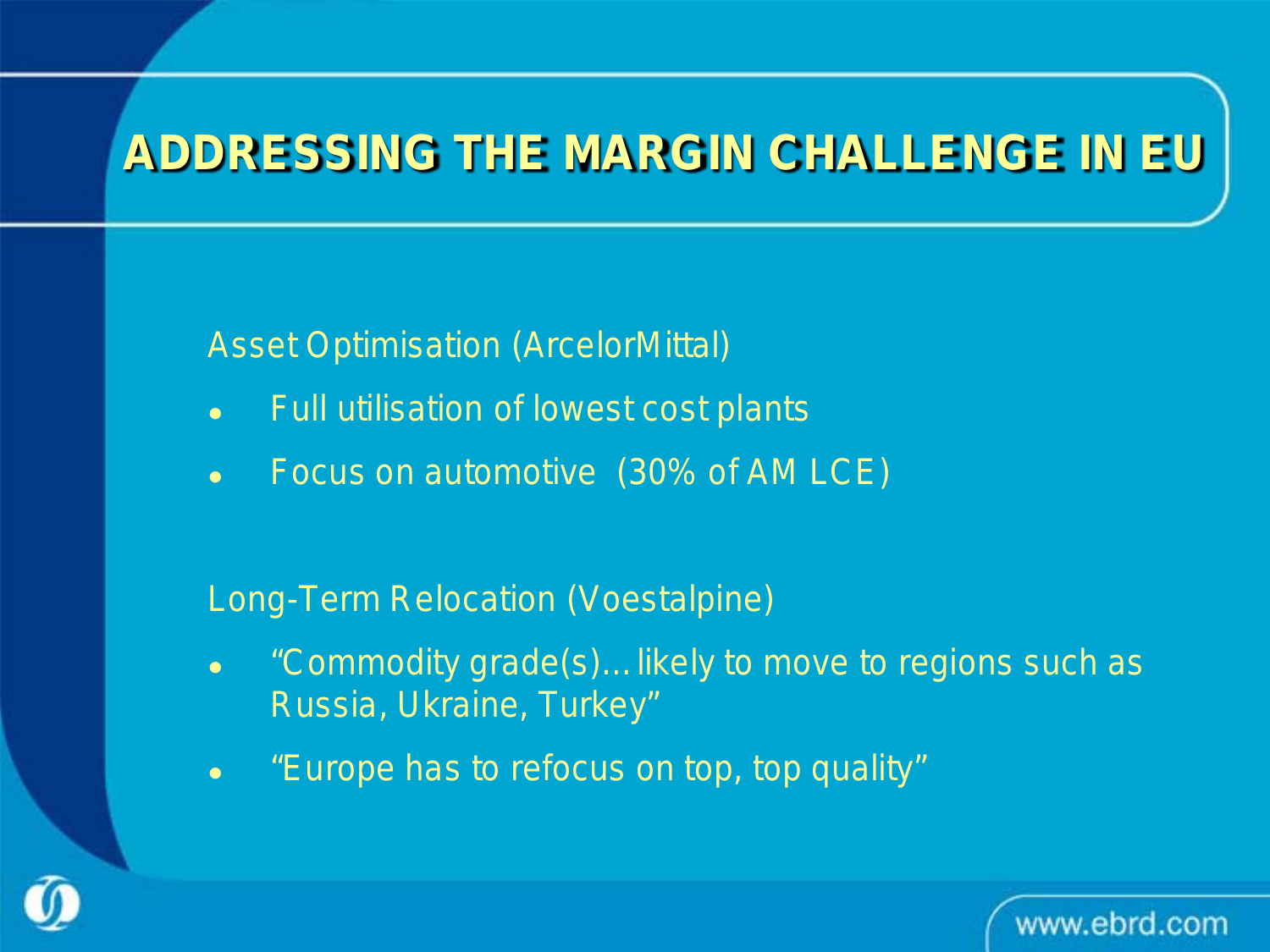## **PIG IRON PRODUCTION (2010) (mt)**



**TOTAL WORLD PIG IRON PRODUCTION 1,025mt**



*Source: WSA*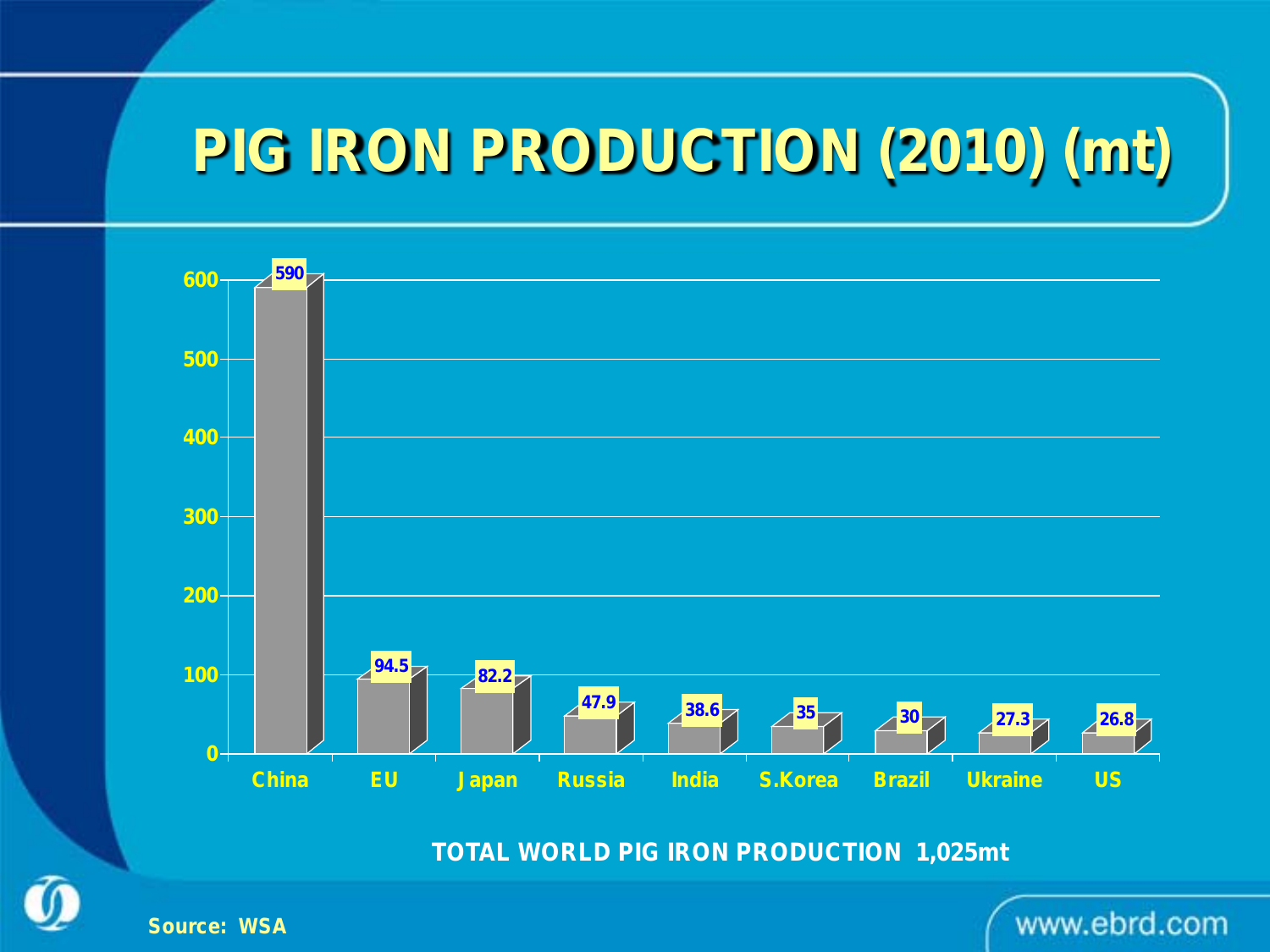### **EU EXPORT OF GOODS - 2009**



#### **US\$ billion**

*Source WTO Trade Statistics*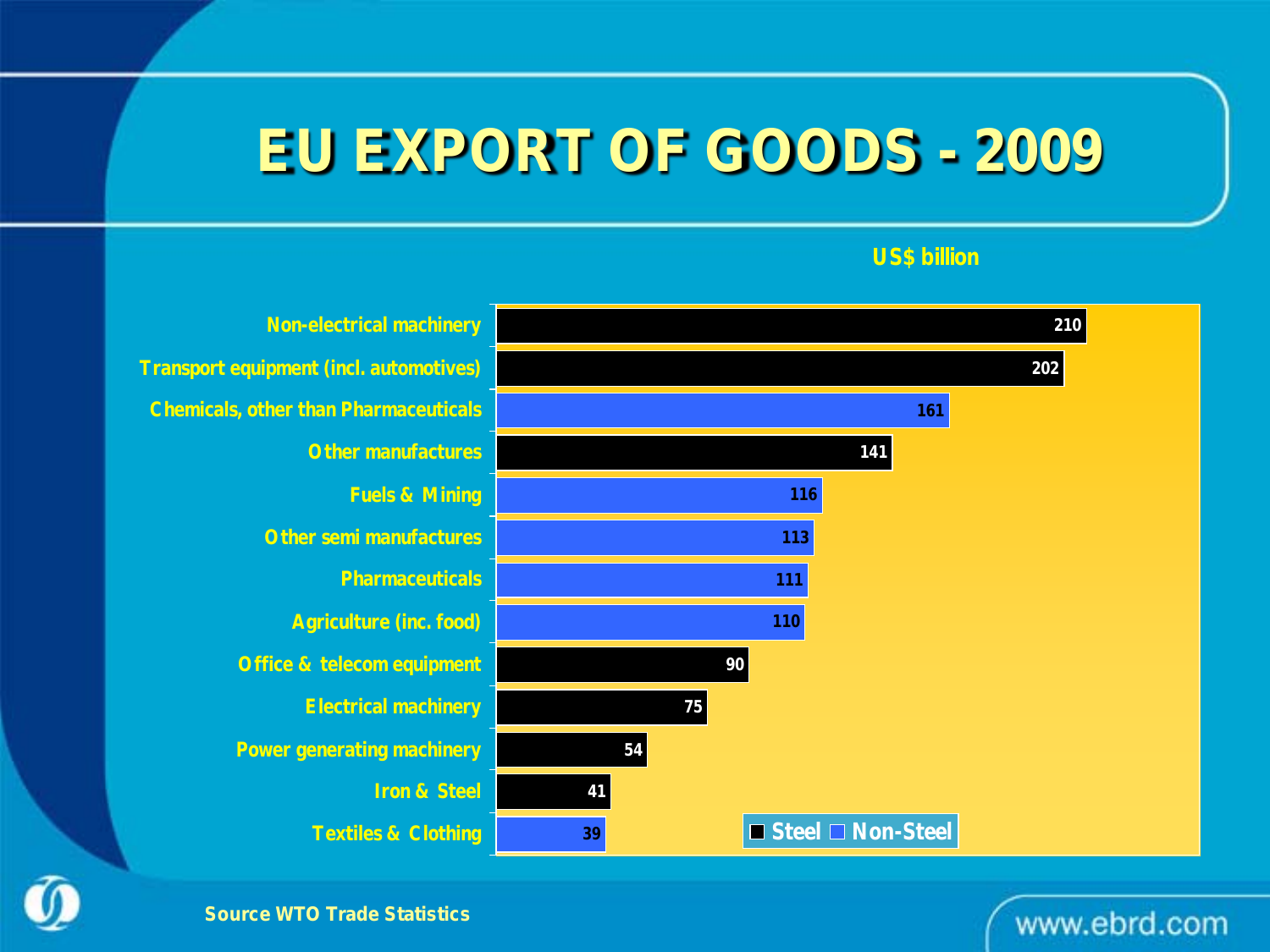# **TACKLING CARBON LEAKAGE (UK Carbon Trust report 2010)\***

- Choose approach based on characteristics of sectors
- $\triangleright$  for Steel:
	- \* Transitional Free allowances
	- \* Monitor potential leakage
	- \* Work with other countries:
		- on mutual recognition of carbon leakage sectors and
		- on options for border levelling for specific steel products
	- \* Objective to reflect full costs by 2020 by one of
		- import levelling
		- export adjustment by producer countries, or
		- carbon-cost reflecting global sectoral agreement

www.ebrd.com

*Source: by Michael Grubb and Thomas Counsell, cited in IEA/UNIDO 2011 report*